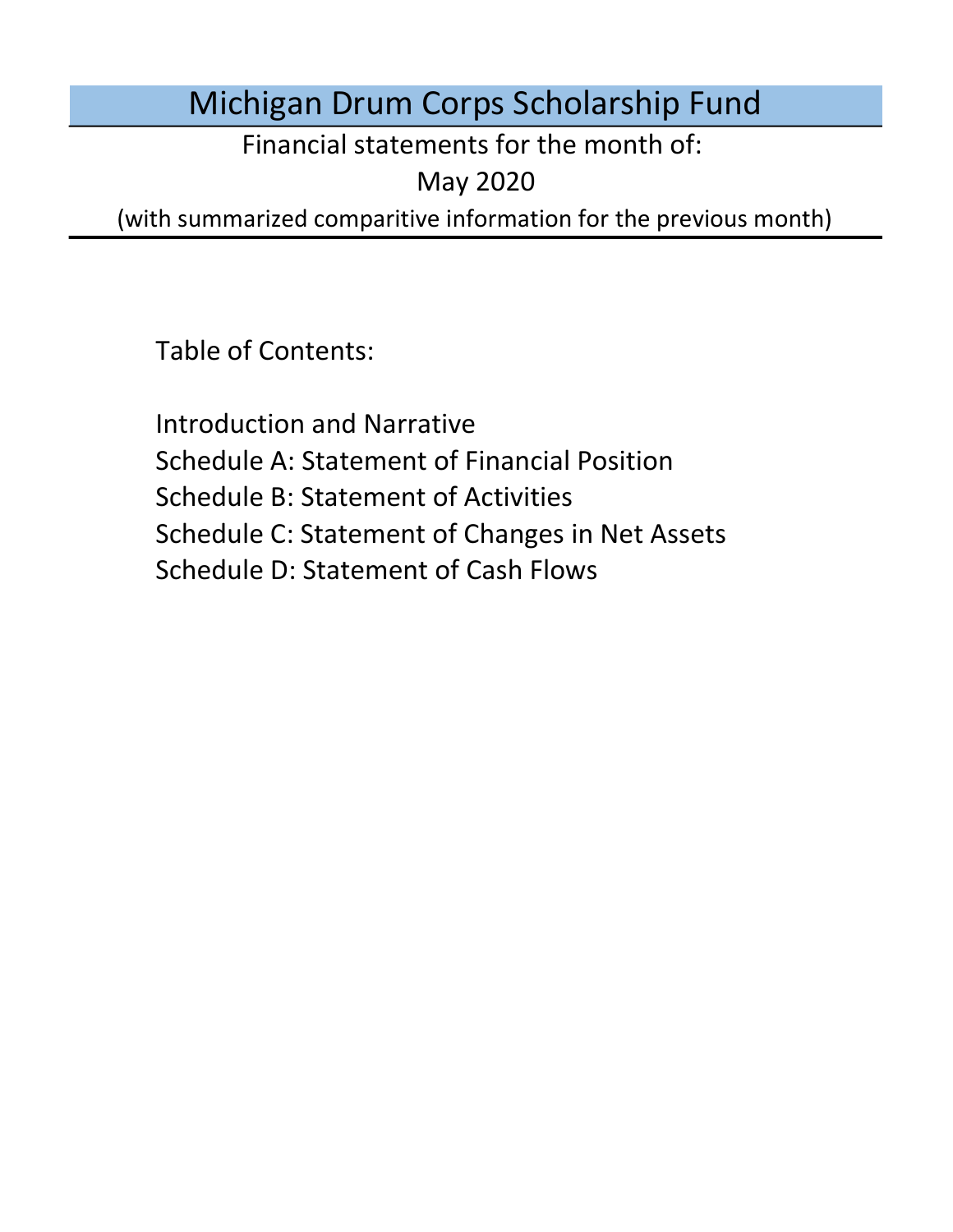#### Introduction Introduction

Introduction<br>Due to the outbreak of COVID-19 and the cancellation of all drum corps activities for the 2020 season, the scholarship fund received no additional applications and disbursed no funds for students during May. Drum Corps International has extended member eligibility for all 2020 age-outs into the 2021 season, though the Board anticipates that some students may not be able to participate due to student teaching requirements and college graduation, among other responsibilities. The board chair has been in contact with sponsored<br>students and their respective drum corps over the past three months and we have received feedback from all organizations. The Madison Scouts have developed a virtual summer education program with video<br>assignments, staff feedback, and a webinar series for members. Based on the quality and scale of their an organizations: The Madison Seouts have developed a virtual summer education program with video<br>assignments, staff feedback, and a webinar series for members. Based on the quality and scale of their program the board believes this fulfills our stated mission for funds disbursed this fiscal year. Additionally, to 2021 if the students elect to carry their contract into 2021. Legends is currently operating on a case-byto 2021 if the students elect to carry their contract into 2021. Legends is currently operating on a case-by-<br>case basis and will be in contact with the board as more specific information is available. and college graduation, among other responsibilities. The board chair has been in contact with sponsored Crossmen, Phantom Regiment, and River City Rhythm have all agreed to roll forward the 2020 sponsorships case basis and will be in contact with the board as more specific information is available. Due to the outbreak of COVID-19 and the cancellation of all drum corps activities for the 2020 season, the scholarship fund received no additional applications and disbursed no funds for students during May. Drum Corps Int

### January marked the fifth month of operations for the fund under its declared fiscal year. Cash for the **Monthly Financial Recap:**

Liquid assets on hand: \$560.83 Donations: 0 donations received during May.<br>Piddonario and the control of the control of the control of the control of the control of the control of the c Disbursements: 0 program related disbursements during May. increased \$1,340 for tuiting February.<br>The contract of tuiting February. And in the contract of the contract of the contract of the contract of the c the board as more specific information is available.<br>
Monthly Financial Recap:<br>
and: \$560.83<br>
and: \$560.83<br>
program related disbursements during May.<br>
Financial Narrative<br>
inth month of operations for the fund under its de

#### no funds are currently restricted by outside donors. All restrictions made by the Board are included under under under the Board are included under the Board are included under the Board are included under the Board are in expenses are up the monthly Digital Ocean involved to the monthly Digital Ocean involved to the business checking account. The business checking account of the business checking account. The business checking account of th

May marked the ninth month of operations for the fund under its declared fiscal year. Cash for the month is way marked the militim month of operations for the fund differ its declared fiscal year. Cash for the month is<br>\$6.00 lower than April. \$205 of the total cash on hand is currently restricted to maintain minimum reserve No funds are currently restricted by outside donors. All restrictions made by the Board are included under under under under the Board are included under the Board are included under the Board are included under the Board requirements.

Program related expenses decreased \$690 during May for a reclassification of tuition expenses for 2020 to the 2021 season. Administrative expenses are up \$6.00 for the monthly Digital Ocean invoice charged to<br>the business checking account. With the cancellation of the 2020 season, program expenses are expected the business checking account. With the cancellation of the 2020 season, program expenses are expected to either remain at the year-to-date balance of \$2,490 or lower for refunds received / reclassifications made for contracts carried into 2021. to either remain at the year-to-date balance of \$2,490 or lower for refunds received / reclassifications<br>made for contracts carried into 2021.<br>No funds are currently restricted by outside donors. All restrictions made by t

Unrestricted Funds in accordance with Generally Accepted Accounting Principles in the United States.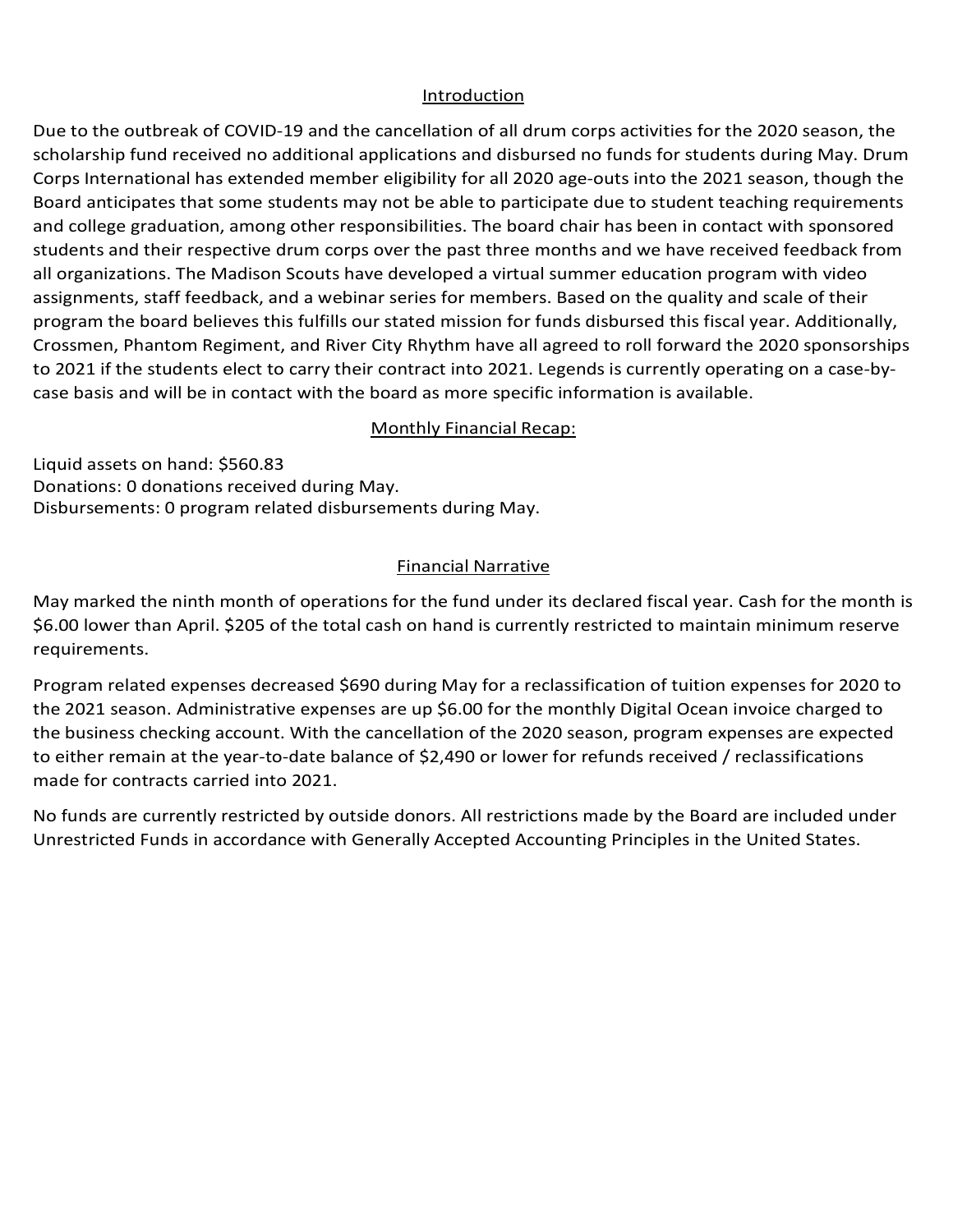### Michigan Drum Corps Scholarship Fund 4:39 PM Statement of Financial Position **1988** 06/06/2020 As of May 31, 2020 Accrual Basis Accrual Basis

| <b>ASSETS</b><br><b>Current Assets</b><br>Cash<br><b>Unrestricted - Checking</b><br>674.83<br>680.83<br>91.00<br>91.00<br><b>Unrestricted - Savings</b><br><b>Less: Reserve Requirements</b><br>(205.00)<br>(205.00)<br><b>Total Unrestricted Cash</b><br>560.83<br>566.83<br><b>Restricted Cash</b><br>205.00<br>205.00<br>765.83<br>771.83<br><b>Total Checking/Savings</b><br><b>Accounts Receivable</b><br><b>Accounts Receivable</b><br>0.00<br>0.00<br><b>Pledges Receivable</b><br>0.00<br>0.00<br><b>Allowance for Uncollectibles</b><br>0.00<br>0.00<br><b>Total Accounts Receivable</b><br>0.00<br>0.00<br><b>Total Current Assets</b><br>765.83<br>771.83<br><b>Fixed Assets</b><br>0.00<br>0.00<br>Property, Plant, & Equipment<br><b>Total Fixed Assets</b><br>0.00<br>0.00<br><b>Other Assets</b><br><b>Marketable Securities</b><br>0.00<br>0.00<br><b>Prepaid Expenses</b><br>690.00<br>0.00<br><b>Other Assets</b><br>0.00<br>0.00<br>0.00<br>0.00<br><b>Security Deposits</b><br><b>Endowments</b><br>0.00<br>0.00<br><b>Total Other Assets</b><br>690.00<br>0.00<br>1,455.83<br>771.83<br><b>TOTAL ASSETS</b><br><b>LIABILITIES &amp; EQUITY</b><br><b>Liabilities</b><br><b>Current Liabilities</b><br><b>Accounts Payable</b><br>0.00<br><b>Accounts Payable</b><br>0.00<br><b>Total Accounts Payable</b><br>0.00<br>0.00<br><b>Other Current Liabilities</b><br><b>Salaries and Wages Payable</b><br>0.00<br>0.00<br><b>Total Other Current Liabilities</b><br>0.00<br>0.00<br><b>Total Current Liabilities</b><br>0.00<br>0.00<br><b>Long Term Liabilities</b><br><b>Notes Payable</b><br>0.00<br>0.00<br>0.00<br><b>Total Long Term Liabilities</b><br>0.00<br><b>Total Liabilities</b><br>0.00<br>$0.00\,$<br>Equity<br><b>Unrestricted Net Assets</b><br>1,455.83<br>771.83<br><b>Donor Restricted Net Assets</b><br>0.00<br>0.00<br><b>Total Equity</b><br>1,455.83<br>771.83<br><b>TOTAL LIABILITIES &amp; EQUITY</b><br>1,455.83<br>771.83 | <b>May 2020</b> | Apr 2020 |
|-------------------------------------------------------------------------------------------------------------------------------------------------------------------------------------------------------------------------------------------------------------------------------------------------------------------------------------------------------------------------------------------------------------------------------------------------------------------------------------------------------------------------------------------------------------------------------------------------------------------------------------------------------------------------------------------------------------------------------------------------------------------------------------------------------------------------------------------------------------------------------------------------------------------------------------------------------------------------------------------------------------------------------------------------------------------------------------------------------------------------------------------------------------------------------------------------------------------------------------------------------------------------------------------------------------------------------------------------------------------------------------------------------------------------------------------------------------------------------------------------------------------------------------------------------------------------------------------------------------------------------------------------------------------------------------------------------------------------------------------------------------------------------------------------------------------------------------------------------------------------------------------------------------------------------------------------------------------------|-----------------|----------|
|                                                                                                                                                                                                                                                                                                                                                                                                                                                                                                                                                                                                                                                                                                                                                                                                                                                                                                                                                                                                                                                                                                                                                                                                                                                                                                                                                                                                                                                                                                                                                                                                                                                                                                                                                                                                                                                                                                                                                                         |                 |          |
|                                                                                                                                                                                                                                                                                                                                                                                                                                                                                                                                                                                                                                                                                                                                                                                                                                                                                                                                                                                                                                                                                                                                                                                                                                                                                                                                                                                                                                                                                                                                                                                                                                                                                                                                                                                                                                                                                                                                                                         |                 |          |
|                                                                                                                                                                                                                                                                                                                                                                                                                                                                                                                                                                                                                                                                                                                                                                                                                                                                                                                                                                                                                                                                                                                                                                                                                                                                                                                                                                                                                                                                                                                                                                                                                                                                                                                                                                                                                                                                                                                                                                         |                 |          |
|                                                                                                                                                                                                                                                                                                                                                                                                                                                                                                                                                                                                                                                                                                                                                                                                                                                                                                                                                                                                                                                                                                                                                                                                                                                                                                                                                                                                                                                                                                                                                                                                                                                                                                                                                                                                                                                                                                                                                                         |                 |          |
|                                                                                                                                                                                                                                                                                                                                                                                                                                                                                                                                                                                                                                                                                                                                                                                                                                                                                                                                                                                                                                                                                                                                                                                                                                                                                                                                                                                                                                                                                                                                                                                                                                                                                                                                                                                                                                                                                                                                                                         |                 |          |
|                                                                                                                                                                                                                                                                                                                                                                                                                                                                                                                                                                                                                                                                                                                                                                                                                                                                                                                                                                                                                                                                                                                                                                                                                                                                                                                                                                                                                                                                                                                                                                                                                                                                                                                                                                                                                                                                                                                                                                         |                 |          |
|                                                                                                                                                                                                                                                                                                                                                                                                                                                                                                                                                                                                                                                                                                                                                                                                                                                                                                                                                                                                                                                                                                                                                                                                                                                                                                                                                                                                                                                                                                                                                                                                                                                                                                                                                                                                                                                                                                                                                                         |                 |          |
|                                                                                                                                                                                                                                                                                                                                                                                                                                                                                                                                                                                                                                                                                                                                                                                                                                                                                                                                                                                                                                                                                                                                                                                                                                                                                                                                                                                                                                                                                                                                                                                                                                                                                                                                                                                                                                                                                                                                                                         |                 |          |
|                                                                                                                                                                                                                                                                                                                                                                                                                                                                                                                                                                                                                                                                                                                                                                                                                                                                                                                                                                                                                                                                                                                                                                                                                                                                                                                                                                                                                                                                                                                                                                                                                                                                                                                                                                                                                                                                                                                                                                         |                 |          |
|                                                                                                                                                                                                                                                                                                                                                                                                                                                                                                                                                                                                                                                                                                                                                                                                                                                                                                                                                                                                                                                                                                                                                                                                                                                                                                                                                                                                                                                                                                                                                                                                                                                                                                                                                                                                                                                                                                                                                                         |                 |          |
|                                                                                                                                                                                                                                                                                                                                                                                                                                                                                                                                                                                                                                                                                                                                                                                                                                                                                                                                                                                                                                                                                                                                                                                                                                                                                                                                                                                                                                                                                                                                                                                                                                                                                                                                                                                                                                                                                                                                                                         |                 |          |
|                                                                                                                                                                                                                                                                                                                                                                                                                                                                                                                                                                                                                                                                                                                                                                                                                                                                                                                                                                                                                                                                                                                                                                                                                                                                                                                                                                                                                                                                                                                                                                                                                                                                                                                                                                                                                                                                                                                                                                         |                 |          |
|                                                                                                                                                                                                                                                                                                                                                                                                                                                                                                                                                                                                                                                                                                                                                                                                                                                                                                                                                                                                                                                                                                                                                                                                                                                                                                                                                                                                                                                                                                                                                                                                                                                                                                                                                                                                                                                                                                                                                                         |                 |          |
|                                                                                                                                                                                                                                                                                                                                                                                                                                                                                                                                                                                                                                                                                                                                                                                                                                                                                                                                                                                                                                                                                                                                                                                                                                                                                                                                                                                                                                                                                                                                                                                                                                                                                                                                                                                                                                                                                                                                                                         |                 |          |
|                                                                                                                                                                                                                                                                                                                                                                                                                                                                                                                                                                                                                                                                                                                                                                                                                                                                                                                                                                                                                                                                                                                                                                                                                                                                                                                                                                                                                                                                                                                                                                                                                                                                                                                                                                                                                                                                                                                                                                         |                 |          |
|                                                                                                                                                                                                                                                                                                                                                                                                                                                                                                                                                                                                                                                                                                                                                                                                                                                                                                                                                                                                                                                                                                                                                                                                                                                                                                                                                                                                                                                                                                                                                                                                                                                                                                                                                                                                                                                                                                                                                                         |                 |          |
|                                                                                                                                                                                                                                                                                                                                                                                                                                                                                                                                                                                                                                                                                                                                                                                                                                                                                                                                                                                                                                                                                                                                                                                                                                                                                                                                                                                                                                                                                                                                                                                                                                                                                                                                                                                                                                                                                                                                                                         |                 |          |
|                                                                                                                                                                                                                                                                                                                                                                                                                                                                                                                                                                                                                                                                                                                                                                                                                                                                                                                                                                                                                                                                                                                                                                                                                                                                                                                                                                                                                                                                                                                                                                                                                                                                                                                                                                                                                                                                                                                                                                         |                 |          |
|                                                                                                                                                                                                                                                                                                                                                                                                                                                                                                                                                                                                                                                                                                                                                                                                                                                                                                                                                                                                                                                                                                                                                                                                                                                                                                                                                                                                                                                                                                                                                                                                                                                                                                                                                                                                                                                                                                                                                                         |                 |          |
|                                                                                                                                                                                                                                                                                                                                                                                                                                                                                                                                                                                                                                                                                                                                                                                                                                                                                                                                                                                                                                                                                                                                                                                                                                                                                                                                                                                                                                                                                                                                                                                                                                                                                                                                                                                                                                                                                                                                                                         |                 |          |
|                                                                                                                                                                                                                                                                                                                                                                                                                                                                                                                                                                                                                                                                                                                                                                                                                                                                                                                                                                                                                                                                                                                                                                                                                                                                                                                                                                                                                                                                                                                                                                                                                                                                                                                                                                                                                                                                                                                                                                         |                 |          |
|                                                                                                                                                                                                                                                                                                                                                                                                                                                                                                                                                                                                                                                                                                                                                                                                                                                                                                                                                                                                                                                                                                                                                                                                                                                                                                                                                                                                                                                                                                                                                                                                                                                                                                                                                                                                                                                                                                                                                                         |                 |          |
|                                                                                                                                                                                                                                                                                                                                                                                                                                                                                                                                                                                                                                                                                                                                                                                                                                                                                                                                                                                                                                                                                                                                                                                                                                                                                                                                                                                                                                                                                                                                                                                                                                                                                                                                                                                                                                                                                                                                                                         |                 |          |
|                                                                                                                                                                                                                                                                                                                                                                                                                                                                                                                                                                                                                                                                                                                                                                                                                                                                                                                                                                                                                                                                                                                                                                                                                                                                                                                                                                                                                                                                                                                                                                                                                                                                                                                                                                                                                                                                                                                                                                         |                 |          |
|                                                                                                                                                                                                                                                                                                                                                                                                                                                                                                                                                                                                                                                                                                                                                                                                                                                                                                                                                                                                                                                                                                                                                                                                                                                                                                                                                                                                                                                                                                                                                                                                                                                                                                                                                                                                                                                                                                                                                                         |                 |          |
|                                                                                                                                                                                                                                                                                                                                                                                                                                                                                                                                                                                                                                                                                                                                                                                                                                                                                                                                                                                                                                                                                                                                                                                                                                                                                                                                                                                                                                                                                                                                                                                                                                                                                                                                                                                                                                                                                                                                                                         |                 |          |
|                                                                                                                                                                                                                                                                                                                                                                                                                                                                                                                                                                                                                                                                                                                                                                                                                                                                                                                                                                                                                                                                                                                                                                                                                                                                                                                                                                                                                                                                                                                                                                                                                                                                                                                                                                                                                                                                                                                                                                         |                 |          |
|                                                                                                                                                                                                                                                                                                                                                                                                                                                                                                                                                                                                                                                                                                                                                                                                                                                                                                                                                                                                                                                                                                                                                                                                                                                                                                                                                                                                                                                                                                                                                                                                                                                                                                                                                                                                                                                                                                                                                                         |                 |          |
|                                                                                                                                                                                                                                                                                                                                                                                                                                                                                                                                                                                                                                                                                                                                                                                                                                                                                                                                                                                                                                                                                                                                                                                                                                                                                                                                                                                                                                                                                                                                                                                                                                                                                                                                                                                                                                                                                                                                                                         |                 |          |
|                                                                                                                                                                                                                                                                                                                                                                                                                                                                                                                                                                                                                                                                                                                                                                                                                                                                                                                                                                                                                                                                                                                                                                                                                                                                                                                                                                                                                                                                                                                                                                                                                                                                                                                                                                                                                                                                                                                                                                         |                 |          |
|                                                                                                                                                                                                                                                                                                                                                                                                                                                                                                                                                                                                                                                                                                                                                                                                                                                                                                                                                                                                                                                                                                                                                                                                                                                                                                                                                                                                                                                                                                                                                                                                                                                                                                                                                                                                                                                                                                                                                                         |                 |          |
|                                                                                                                                                                                                                                                                                                                                                                                                                                                                                                                                                                                                                                                                                                                                                                                                                                                                                                                                                                                                                                                                                                                                                                                                                                                                                                                                                                                                                                                                                                                                                                                                                                                                                                                                                                                                                                                                                                                                                                         |                 |          |
|                                                                                                                                                                                                                                                                                                                                                                                                                                                                                                                                                                                                                                                                                                                                                                                                                                                                                                                                                                                                                                                                                                                                                                                                                                                                                                                                                                                                                                                                                                                                                                                                                                                                                                                                                                                                                                                                                                                                                                         |                 |          |
|                                                                                                                                                                                                                                                                                                                                                                                                                                                                                                                                                                                                                                                                                                                                                                                                                                                                                                                                                                                                                                                                                                                                                                                                                                                                                                                                                                                                                                                                                                                                                                                                                                                                                                                                                                                                                                                                                                                                                                         |                 |          |
|                                                                                                                                                                                                                                                                                                                                                                                                                                                                                                                                                                                                                                                                                                                                                                                                                                                                                                                                                                                                                                                                                                                                                                                                                                                                                                                                                                                                                                                                                                                                                                                                                                                                                                                                                                                                                                                                                                                                                                         |                 |          |
|                                                                                                                                                                                                                                                                                                                                                                                                                                                                                                                                                                                                                                                                                                                                                                                                                                                                                                                                                                                                                                                                                                                                                                                                                                                                                                                                                                                                                                                                                                                                                                                                                                                                                                                                                                                                                                                                                                                                                                         |                 |          |
|                                                                                                                                                                                                                                                                                                                                                                                                                                                                                                                                                                                                                                                                                                                                                                                                                                                                                                                                                                                                                                                                                                                                                                                                                                                                                                                                                                                                                                                                                                                                                                                                                                                                                                                                                                                                                                                                                                                                                                         |                 |          |
|                                                                                                                                                                                                                                                                                                                                                                                                                                                                                                                                                                                                                                                                                                                                                                                                                                                                                                                                                                                                                                                                                                                                                                                                                                                                                                                                                                                                                                                                                                                                                                                                                                                                                                                                                                                                                                                                                                                                                                         |                 |          |
|                                                                                                                                                                                                                                                                                                                                                                                                                                                                                                                                                                                                                                                                                                                                                                                                                                                                                                                                                                                                                                                                                                                                                                                                                                                                                                                                                                                                                                                                                                                                                                                                                                                                                                                                                                                                                                                                                                                                                                         |                 |          |
|                                                                                                                                                                                                                                                                                                                                                                                                                                                                                                                                                                                                                                                                                                                                                                                                                                                                                                                                                                                                                                                                                                                                                                                                                                                                                                                                                                                                                                                                                                                                                                                                                                                                                                                                                                                                                                                                                                                                                                         |                 |          |
|                                                                                                                                                                                                                                                                                                                                                                                                                                                                                                                                                                                                                                                                                                                                                                                                                                                                                                                                                                                                                                                                                                                                                                                                                                                                                                                                                                                                                                                                                                                                                                                                                                                                                                                                                                                                                                                                                                                                                                         |                 |          |
|                                                                                                                                                                                                                                                                                                                                                                                                                                                                                                                                                                                                                                                                                                                                                                                                                                                                                                                                                                                                                                                                                                                                                                                                                                                                                                                                                                                                                                                                                                                                                                                                                                                                                                                                                                                                                                                                                                                                                                         |                 |          |
|                                                                                                                                                                                                                                                                                                                                                                                                                                                                                                                                                                                                                                                                                                                                                                                                                                                                                                                                                                                                                                                                                                                                                                                                                                                                                                                                                                                                                                                                                                                                                                                                                                                                                                                                                                                                                                                                                                                                                                         |                 |          |
|                                                                                                                                                                                                                                                                                                                                                                                                                                                                                                                                                                                                                                                                                                                                                                                                                                                                                                                                                                                                                                                                                                                                                                                                                                                                                                                                                                                                                                                                                                                                                                                                                                                                                                                                                                                                                                                                                                                                                                         |                 |          |
|                                                                                                                                                                                                                                                                                                                                                                                                                                                                                                                                                                                                                                                                                                                                                                                                                                                                                                                                                                                                                                                                                                                                                                                                                                                                                                                                                                                                                                                                                                                                                                                                                                                                                                                                                                                                                                                                                                                                                                         |                 |          |
|                                                                                                                                                                                                                                                                                                                                                                                                                                                                                                                                                                                                                                                                                                                                                                                                                                                                                                                                                                                                                                                                                                                                                                                                                                                                                                                                                                                                                                                                                                                                                                                                                                                                                                                                                                                                                                                                                                                                                                         |                 |          |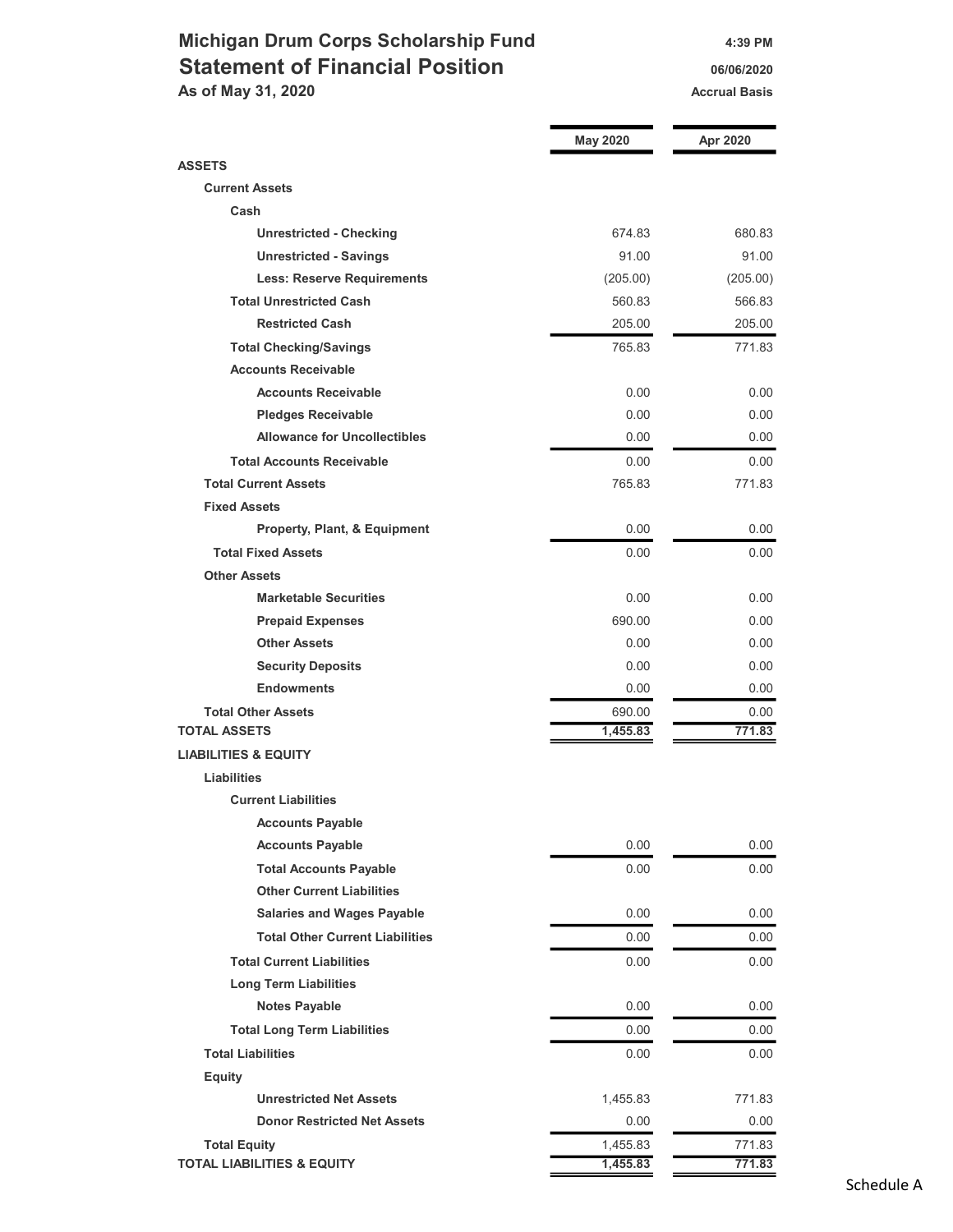## Michigan Drum Corps Scholarship Fund 4:39 PM Statement of Activities **Statement of Activities 16/06/2020** May 2020 Accrual Basis Accrual Basis Accrual Basis Accrual Basis Accrual Basis

|                                      | <b>May 2020</b> | Apr 2020 | <b>Year to Date</b> |
|--------------------------------------|-----------------|----------|---------------------|
| <b>Ordinary Income/Expense</b>       |                 |          |                     |
| <b>Income</b>                        |                 |          |                     |
| <b>Contributions</b>                 |                 |          |                     |
| <b>Individual Contributions</b>      | 0.00            | 0.00     | 3,814.00            |
| <b>Corporate Contributions</b>       | 0.00            | 0.00     | 0.00                |
| <b>Gifts in Kind</b>                 | 0.00            | 0.00     | 0.00                |
| <b>Total Contributions</b>           | 0.00            | 0.00     | 3,814.00            |
| <b>Major Gifts</b>                   | 0.00            | 0.00     | 0.00                |
| <b>Investments</b>                   |                 |          |                     |
| <b>Interest Income</b>               | 0.00            | 0.00     | 0.00                |
| <b>Investments</b>                   | 0.00            | 0.00     | 0.00                |
| <b>Other Income</b>                  | 0.00            | 0.00     | 0.00                |
| <b>Total Investments</b>             | 0.00            | 0.00     | 0.00                |
| <b>Other Income</b>                  | 0.00            | 0.00     | 0.00                |
| <b>Total Income</b>                  | 0.00            | 0.00     | 3,814.00            |
| <b>Expense</b>                       |                 |          |                     |
| <b>Program Expenses</b>              |                 |          |                     |
| <b>Auditions &amp; Camp Fees</b>     | 0.00            | 0.00     | 450.00              |
| <b>Member Tuition</b>                | $-690.00$       | 0.00     | 1,790.00            |
| <b>Other Program Expenses</b>        | 0.00            | 0.00     | 0.00                |
| <b>Total Program Expenses</b>        | $-690.00$       | 0.00     | 2,240.00            |
| <b>Administrative Expenses</b>       |                 |          |                     |
| <b>Supplies</b>                      | 0.00            | 0.00     | 0.00                |
| <b>Postage</b>                       | 0.00            | 0.00     | 0.00                |
| <b>Travel</b>                        | 0.00            | 0.00     | 0.00                |
| <b>Registration Fees</b>             | 0.00            | 0.00     | 275.00              |
| <b>Software Purchases</b>            | 0.00            | 0.00     | 0.00                |
| <b>Other Expenses</b>                | 0.00            | 0.00     | 0.00                |
| <b>Contract Services</b>             | 0.00            | 0.00     | 0.00                |
| <b>Website Expenses</b>              | 6.00            | 6.00     | 58.73               |
| <b>Fundraising Expenses</b>          | 0.00            | 0.00     | 0.00                |
| <b>Bank Fees</b>                     | 0.00            | 0.00     | 0.00                |
| <b>Paypal Fees</b>                   | 0.00            | 0.00     | 26.18               |
| <b>Total Administrative Expenses</b> | 6.00            | 6.00     | 359.91              |
| <b>Total Expenses</b>                | $-684.00$       | 6.00     | 2,599.91            |
| <b>Net Income</b>                    | 684.00          | $-6.00$  | 1,214.09            |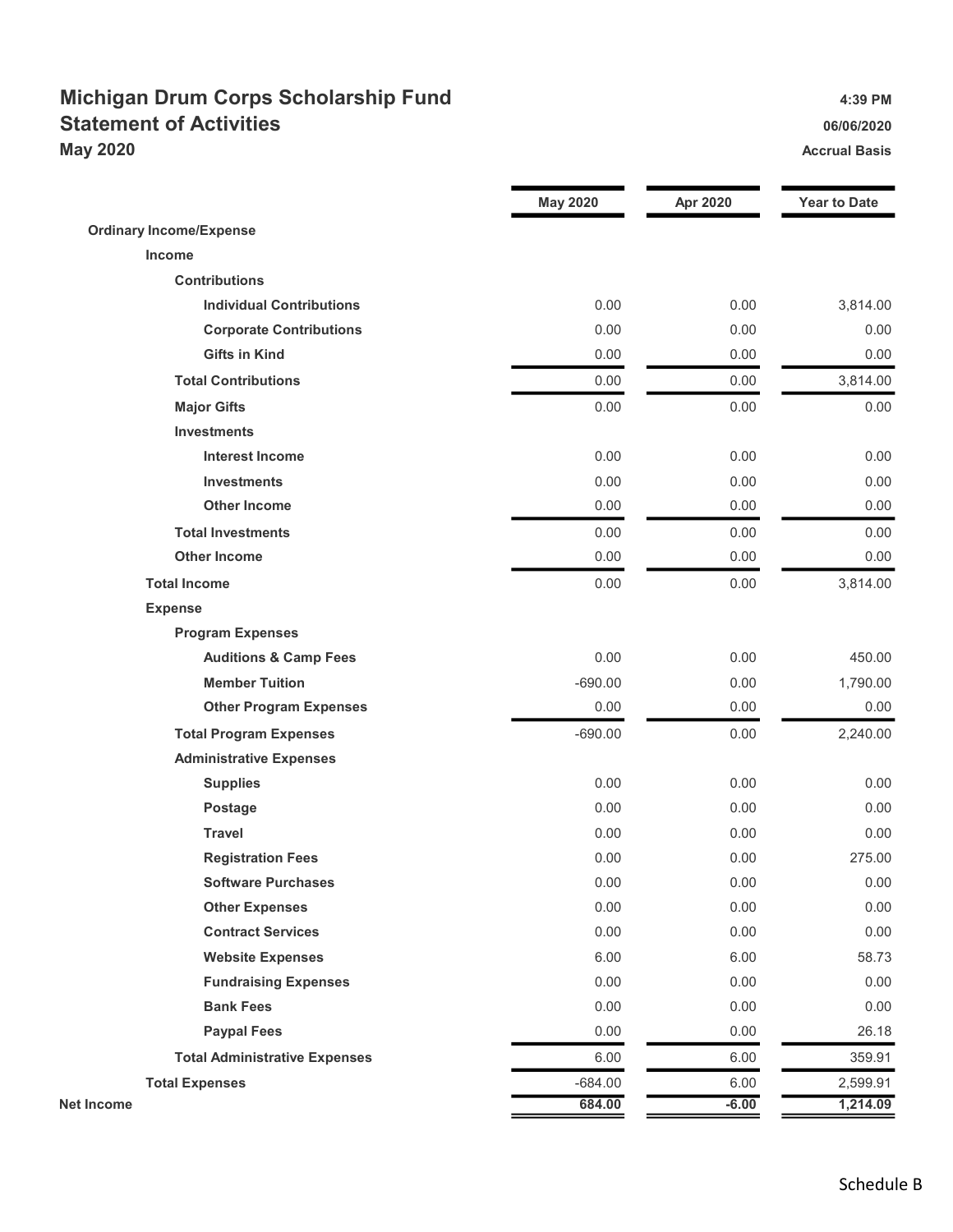## Michigan Drum Corps Scholarship Fund **Accords** 4:39 PM Statement of Changes in Net Assets **66/06/2020** 06/06/2020

As of May 31, 2020 **Accrual Basis** Accrual Basis Accrual Basis

|                                                      | <b>May 2020</b> | Apr 2020 | <b>Year to Date</b> |
|------------------------------------------------------|-----------------|----------|---------------------|
| <b>Total Unrestricted Revenues</b>                   | 0.00            | 0.00     | 3.814.00            |
| <b>Net Assets Released from Restriction</b>          | 0.00            | 0.00     | 0.00                |
| <b>Total Unrestricted Expenses and Losses</b>        | 684.00          | $-6.00$  | $-2.599.91$         |
| <b>Increase in Unrestricted Net Assets</b>           | 684.00          | $-6.00$  | 1,214.09            |
|                                                      | 0.00            | 0.00     | 0.00                |
| <b>Donor Restricted Net Assets</b>                   | 0.00            | 0.00     | 0.00                |
| <b>Temporarily Restricted Net Assets</b>             | 0.00            | 0.00     | 0.00                |
| <b>Contributions</b>                                 | 0.00            | 0.00     | 0.00                |
| <b>Net Assets Released from Restriction</b>          | 0.00            | 0.00     | 0.00                |
| <b>Increase in Temporarily Restricted Net Assets</b> | 0.00            | 0.00     | 0.00                |
| <b>Permanently Restricted Net Assets</b>             | 0.00            | 0.00     | 0.00                |
| <b>Contributions</b>                                 | 0.00            | 0.00     | 0.00                |
| <b>Increase in Permanently Restricted Net Assets</b> | 0.00            | 0.00     | 0.00                |
| <b>Change in Net Assets</b>                          | 684.00          | $-6.00$  | 1,214.09            |
| <b>Beginning Net Assets:</b>                         | 771.83          | 777.83   | 241.74              |
| <b>Ending Net Assets:</b>                            | 1,455.83        | 771.83   | 1,455.83            |